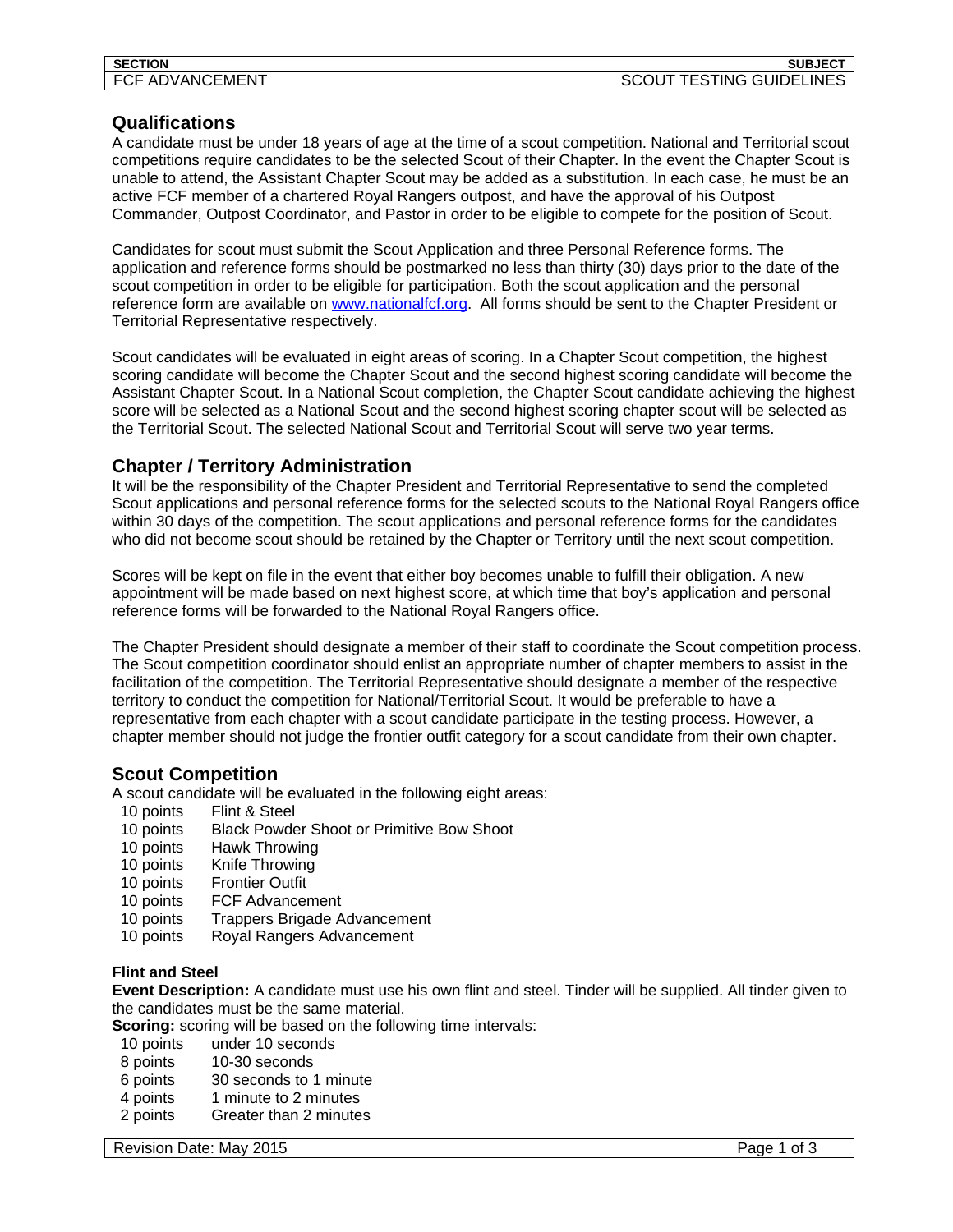| <b>SECTION</b>        | <b>SUBJECT</b>                        |
|-----------------------|---------------------------------------|
| .EMEN™<br>ADVANC<br>ັ | SC<br>ING.<br>. GUIDEL'<br>LINES<br>- |

#### **Black Powder or Primitive Bow Shoot**

**Event Description:** Candidates using a black powder muzzleloader must use black powder, a round ball and cloth patch for this scoring section. Black powder shooters must shoot standing off hand at 25 yards. Those shooting black powder must have a Black Powder shooters card issued by the NRA or NMLRA. Primitive bow shooters must shoot standing at 15 yards. Bows must be a primitive wood long bow, laminate long bow, or a laminate recurve bow with no sighting devices. All shooters must use the Official FCF Target included in the scout testing guidelines.

**Scoring:** Points are scored by the numbers indicated on the target. An arrow/shot will be scored according to the position of the shaft/hole on the target face. If the shaft/hole touches two colors or touches any dividing line between two scoring zones, the arrow/shot will score the higher value of the two zones involved.

| 10 points | Bull's eye  |
|-----------|-------------|
| 8 points  | first ring  |
| 6 points  | second ring |
| 4 points  | third ring  |
| 2 points  | fourth ring |

#### **Tomahawk Throwing**

**Event Description:** Candidate must use his own primitive style tomahawk. He will be given 10 tries to stick his tomahawk. Pacing off is allowed only once. Each throw must stay lodged in the target for at least 5 seconds to count for a point. A traditional 18-24 inch target round will be used. The target must be properly secured by a tripod or other method to prevent falling or excessive movement.

**Scoring:** One point for every successful stick of the tomahawk – max 10 points.

### **Knife Throwing**

**Event Description**: Candidate must use his own primitive style knife. He will be given 10 tries to stick his knife. Pacing off is allowed only once. Each throw must stay lodged in the target for at least 5 seconds to count for a point. A traditional 18-24 inch target round will be used. The target must be properly secured by a tripod or other method to prevent falling off or excessive movement.

**Scoring:** One point for every successful stick of the knife – max 10 points.

## **Frontier Outfit**

**Evaluation Description:** Candidate must wear his own frontier outfit items to the evaluation and cannot borrow items from other FCF members.

**Scoring:** Frontier outfit scoring form below – max 10 points.

Score each item on a scale from 2 to 10 with 10 being the best score. Each item should be evaluated on the following criteria; hand made by competitor, workmanship, and period authentic. Higher scores should be given for items that are hand-made by the scout candidate.

|                                                                 | <b>Outfit Item</b> |   |   |   |    | <b>Score</b> |
|-----------------------------------------------------------------|--------------------|---|---|---|----|--------------|
| Shirt                                                           | 2                  | 4 | 6 | 8 | 10 |              |
| Pants                                                           | 2                  | 4 | 6 | 8 | 10 |              |
| <b>Foot Gear</b>                                                | 2                  | 4 | 6 | 8 | 10 |              |
| Coat                                                            | 2                  | 4 | 6 | 8 | 10 |              |
| Knife                                                           | 2                  | 4 | 6 | 8 | 10 |              |
| Tomahawk                                                        | 2                  | 4 | 6 | 8 | 10 |              |
| Possible Pouch / Bag                                            | 2                  | 4 | 6 | 8 | 10 |              |
| Hat                                                             | 2                  | 4 | 6 | 8 | 10 |              |
| Necklace                                                        | 2                  | 4 | 6 | 8 | 10 |              |
| <b>Overall Appearance</b>                                       | 2                  | 4 | 6 | 8 | 10 |              |
| 100 points possible - Total Points                              |                    |   |   |   |    |              |
| Final Frontier Outfit Score (100 points) = Points divided by 10 |                    |   |   |   |    |              |

## **Poor (2 pts), Marginal (4 pts), Good (6 pts), Better (8 pts), Best (10 pts)**

| 2015<br>Date:<br>Revision<br>Mav | Page<br>01 |
|----------------------------------|------------|
|                                  |            |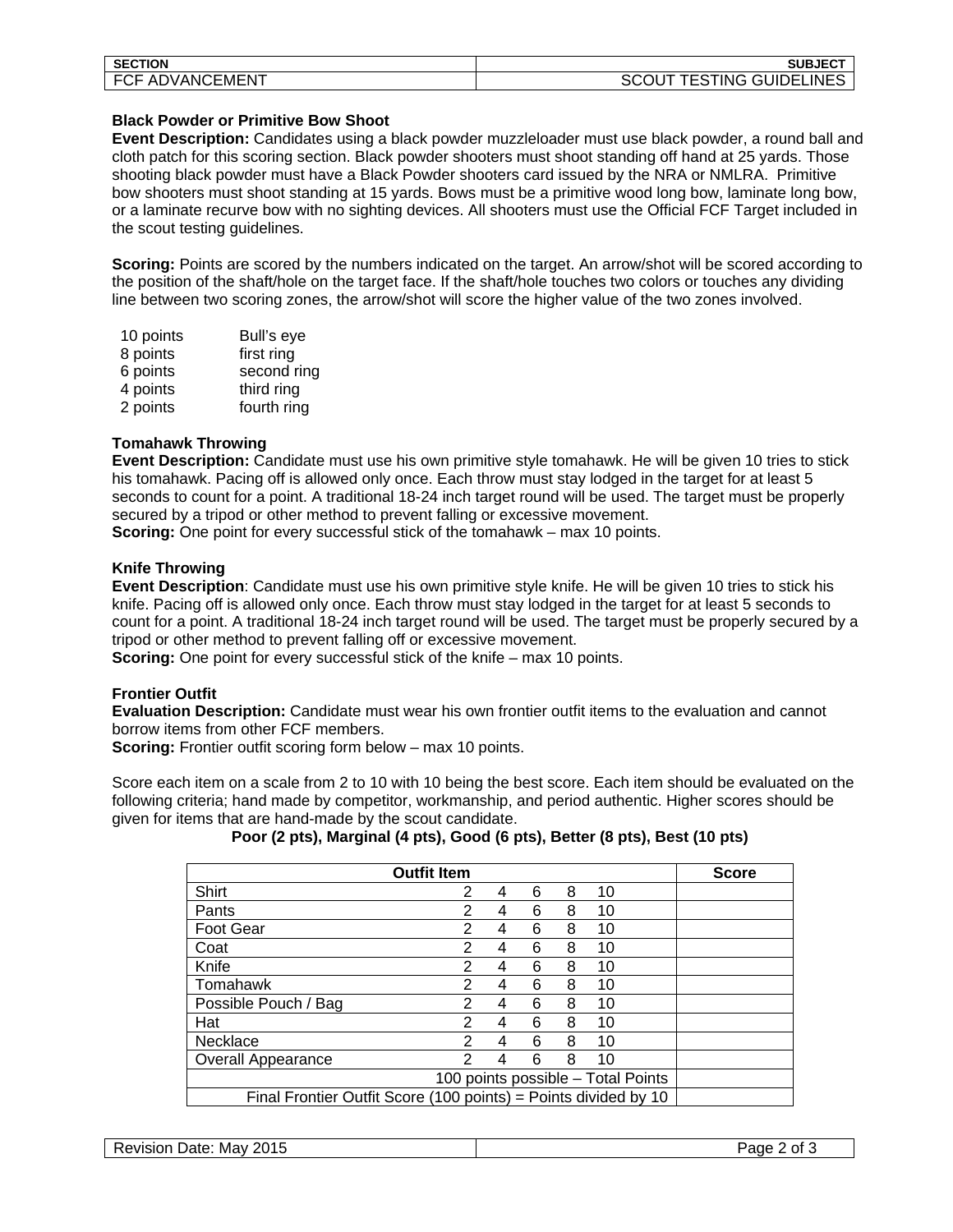| <b>SECTION</b>                      | $SUBJEC^{\intercal}$                |
|-------------------------------------|-------------------------------------|
| EC.<br>ADVANC<br>⁄EMEN.<br>. г<br>◡ | <b>CONDELINE</b><br>ING.<br>л<br>-- |

**Period Authentic**: Is the item correct for the time period portrayed by the candidate?

**Workmanship:** Points will be scored by assessing the quality of work put into the item. Work does not have to be done by the candidate. This is purely scoring based on the merit of the item. Does the workmanship in construction of the item indicate historically accurate methods and designs? Is the workmanship appealing to the eye?

**Hand-made by candidate:** The candidate should be the primary person to do the work on the item however, it is acceptable to have help in making the item.

#### **FCF Advancement**

**Scoring:** Candidates will receive a score according to the point schedule below.

| Wilderness member | 10 points |
|-------------------|-----------|
| Buckskin member   | 5 points  |

#### **Trappers Brigade Advancement**

**Scoring:** Candidates will receive a score according to the point schedule below.

| Free Trapper             | 10 points |
|--------------------------|-----------|
| <b>Bourgeois Trapper</b> | 7 points  |
| Company Trapper          | 5 points  |

#### **Royal Ranger Advancement**

**Scoring:** Candidates will receive a score according to the point schedule below. Count only the highest achievement level earned. Points are not accumulative.

Score highest single achievement level with the highest possible score for the RR Advancement category being 10. A candidate cannot combine points attributed to earned awards in both Adventure and Expedition Rangers.

| Gold Medal of Achievement   | 10 points |
|-----------------------------|-----------|
| Silver Medal of Achievement | 7 points  |
| E3 Medal                    | 10 points |
| E2 Medal                    | 7 points  |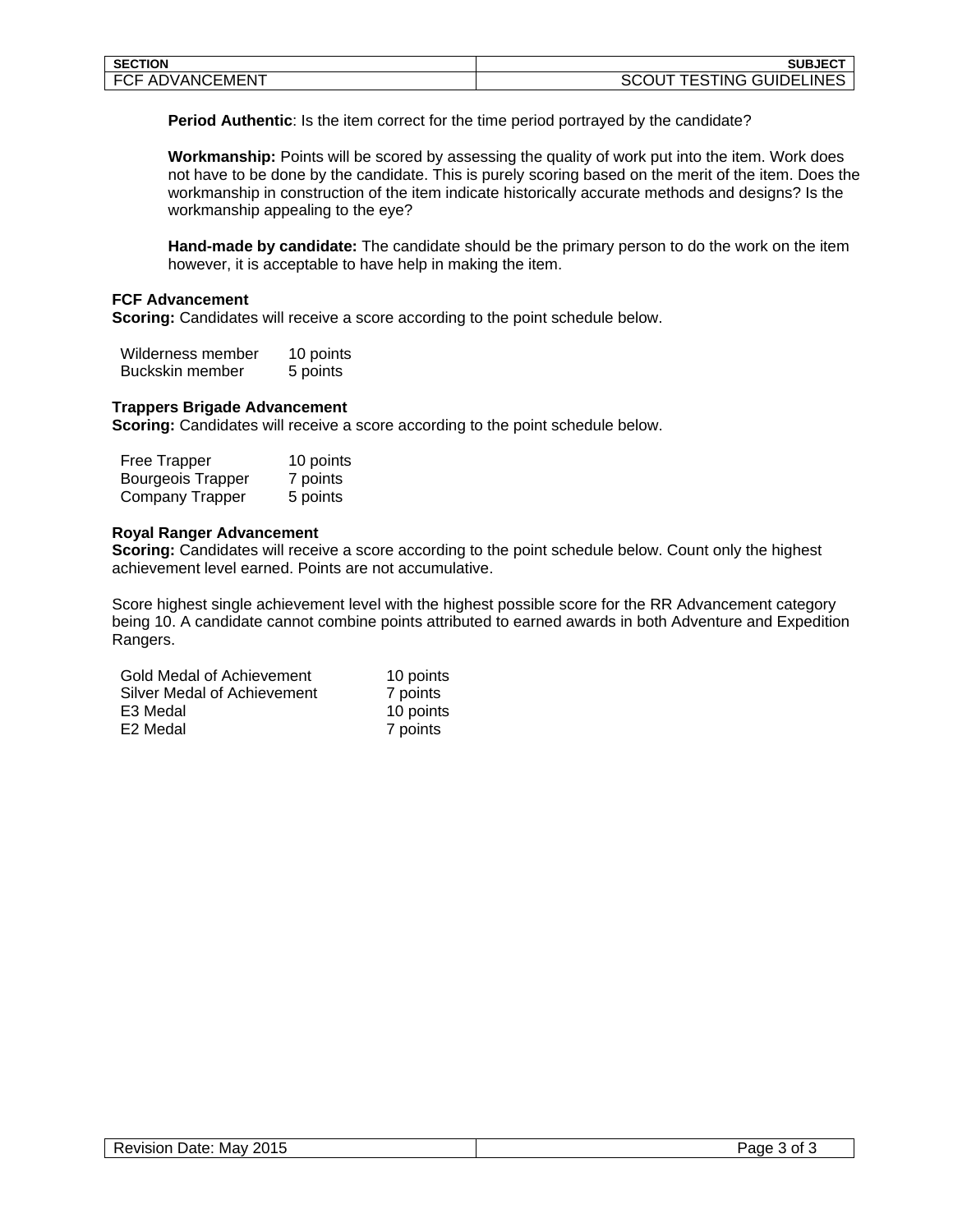| <b>SECTION</b>                    | SUBJECT<br>$-$                                                                      |
|-----------------------------------|-------------------------------------------------------------------------------------|
| FС<br>`EMEN<br>- AL<br>)VANG<br>- | <b>SCORE</b><br>$\sim$ u $=$ $ \pm$<br>٦N.<br>)MPF I L<br>жь<br>---<br>১⊓<br>╶╹┕╸┕╸ |
|                                   |                                                                                     |

# Sectional | Chapter | Territorial | National<br>Birth date & Age:

Chapter: FCF Name:

Name: Birth date & Age:

| <b>Scoring Categories</b>                                                             |                                                                                            |                    | <b>Score</b>   |   |   |    |                                         |  |
|---------------------------------------------------------------------------------------|--------------------------------------------------------------------------------------------|--------------------|----------------|---|---|----|-----------------------------------------|--|
| <b>Flint &amp; Steel</b>                                                              |                                                                                            |                    |                |   |   |    |                                         |  |
| Under 10 seconds (10 pts), 10-30 seconds (8 pts), 30 seconds to 1 minute (6pts),      |                                                                                            |                    |                |   |   |    |                                         |  |
|                                                                                       | 1 minute to 2 minutes (4 pts), Greater than 2 minutes (2 pts)                              |                    |                |   |   |    |                                         |  |
|                                                                                       | <b>Black Powder / Primitive Bow Shot</b>                                                   |                    |                |   |   |    |                                         |  |
|                                                                                       | Score based on the location of the shot on a bull's eye target with 10 rings.              |                    |                |   |   |    |                                         |  |
|                                                                                       | <b>Tomahawk Throwing</b>                                                                   |                    |                |   |   |    |                                         |  |
|                                                                                       | Score one point for a successful stick - ten throwing attempts.                            |                    |                |   |   |    |                                         |  |
| <b>Knife Throwing</b>                                                                 |                                                                                            |                    |                |   |   |    |                                         |  |
|                                                                                       | Score one point for a successful stick - ten throwing attempts.                            |                    |                |   |   |    |                                         |  |
| <b>Frontier Outfit</b>                                                                |                                                                                            |                    |                |   |   |    |                                         |  |
|                                                                                       | Score each item on a scale from 2 to 10 with 10 being the best score. Each item should be  |                    |                |   |   |    |                                         |  |
|                                                                                       | evaluated on hand made by competitor, workmanship, genre appropriate and period authentic. |                    |                |   |   |    |                                         |  |
|                                                                                       | Higher scores should be given for items hand-made by the scout candidate.                  |                    |                |   |   |    |                                         |  |
|                                                                                       | Poor (2 pts), Marginal (4 pts), Good (6 pts), Better(8 pts), Best(10 pts)                  |                    |                |   |   |    |                                         |  |
|                                                                                       |                                                                                            | <b>Outfit Item</b> |                |   |   |    | <b>Score</b>                            |  |
|                                                                                       | <b>Shirt</b>                                                                               | 2                  | 4              | 6 | 8 | 10 |                                         |  |
|                                                                                       | <b>Pants</b>                                                                               | $\overline{2}$     | $\overline{4}$ | 6 | 8 | 10 |                                         |  |
|                                                                                       | <b>Foot Gear</b>                                                                           | $\overline{2}$     | 4              | 6 | 8 | 10 |                                         |  |
|                                                                                       | Coat                                                                                       | 2                  | 4              | 6 | 8 | 10 |                                         |  |
|                                                                                       | <b>Knife</b>                                                                               | 2                  | 4              | 6 | 8 | 10 |                                         |  |
|                                                                                       | <b>Tomahawk</b>                                                                            | 2                  | $\overline{4}$ | 6 | 8 | 10 |                                         |  |
|                                                                                       | Possible Pouch / Bag                                                                       | $\overline{2}$     | 4              | 6 | 8 | 10 |                                         |  |
|                                                                                       | Hat                                                                                        | 2                  | $\overline{4}$ | 6 | 8 | 10 |                                         |  |
|                                                                                       | <b>Necklace</b>                                                                            | $\overline{2}$     | 4              | 6 | 8 | 10 |                                         |  |
|                                                                                       | <b>Overall Appearance</b>                                                                  | 2                  | 4              | 6 | 8 | 10 |                                         |  |
| 100 points possible - Total Points                                                    |                                                                                            |                    |                |   |   |    |                                         |  |
| Final Frontier Outfit Score (100 points) = Points divided by 10                       |                                                                                            |                    |                |   |   |    |                                         |  |
| <b>FCF Advancement</b>                                                                |                                                                                            |                    |                |   |   |    |                                         |  |
| Buckskin Member (5 pts), Wilderness Member (10 pts) - score one                       |                                                                                            |                    |                |   |   |    |                                         |  |
| <b>Trappers Brigade Advancement</b>                                                   |                                                                                            |                    |                |   |   |    |                                         |  |
| Company Trapper (5 pts), Bourgeois Trapper (7 pts), Free Trapper (10 pts) - score one |                                                                                            |                    |                |   |   |    |                                         |  |
|                                                                                       | <b>Royal Rangers Advancement</b>                                                           |                    |                |   |   |    |                                         |  |
|                                                                                       | SMA (7 pts), GMA (10 pts), E2 Medal (7 pts), E3 Medal (10 pts) - score one                 |                    |                |   |   |    |                                         |  |
|                                                                                       |                                                                                            |                    |                |   |   |    |                                         |  |
|                                                                                       |                                                                                            |                    |                |   |   |    | <b>Total Score (80 points possible)</b> |  |
|                                                                                       | Evaluator's Name:                                                                          |                    |                |   |   |    |                                         |  |
|                                                                                       |                                                                                            |                    |                |   |   |    | Date:                                   |  |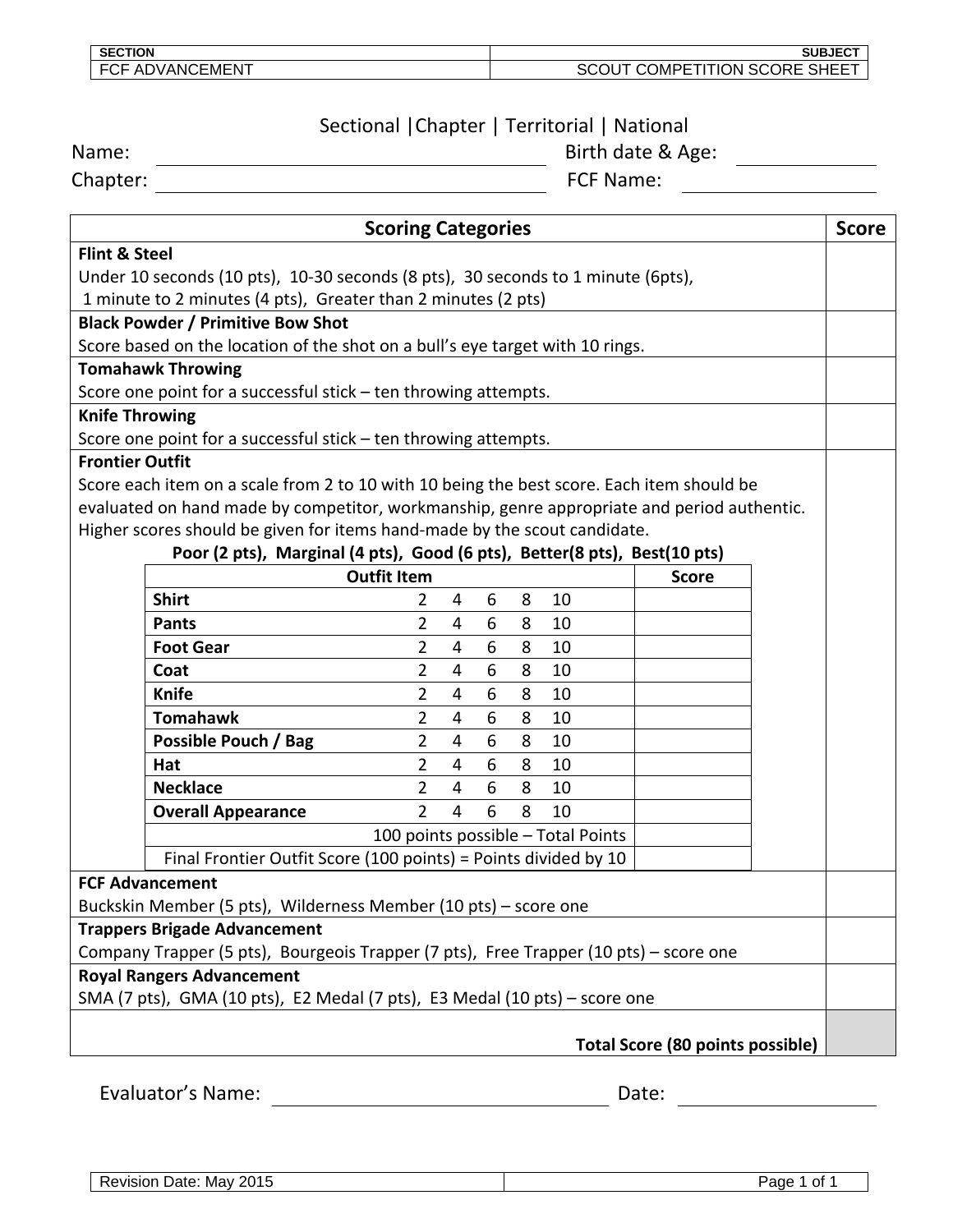| <b>SECTION</b>          | <b>SUBJECT</b>                                                  |
|-------------------------|-----------------------------------------------------------------|
| ЕC<br>ADVANCEMENT<br>◡┎ | :OMPETI <sup>-</sup><br>TION.<br><b>TARGE</b><br>SUU<br>ີ<br>-- |



**Scout Competition Target – Black Powder or Primitive Bow**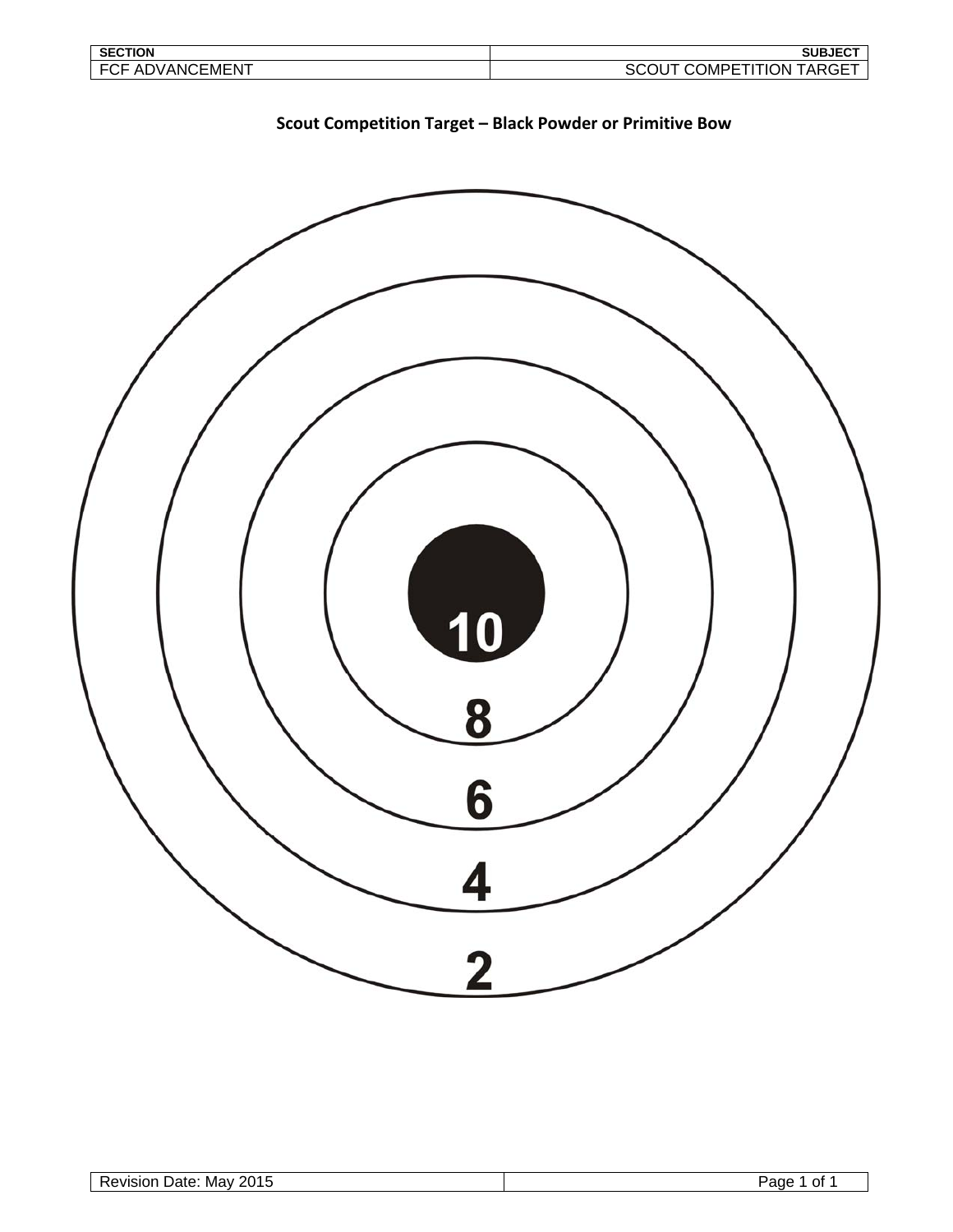| <b>SECTION</b> | SUBJECT  |
|----------------|----------|
| $-1$           | ١N       |
| - ⊏′           | $\Delta$ |
| ⊢M⊢N           | .        |
| ADVANC         | י        |
| .              | ¬ เ      |

| Scout Application - Sectional, Chapter, Territorial, National      |                                                                                                                                                                      |                                            |  |
|--------------------------------------------------------------------|----------------------------------------------------------------------------------------------------------------------------------------------------------------------|--------------------------------------------|--|
|                                                                    | This application is to be used to submit your name to be considered for Sectional Scout / Assistant, Chapter Scout /                                                 |                                            |  |
|                                                                    | Assistant, and Territorial Scout / National Scout.<br>This application should be mailed to your Chapter President or Territorial Representative                      |                                            |  |
|                                                                    | Postmarked 30 days prior to the scout testing to be eligible to be selected as scout.                                                                                |                                            |  |
| Date:                                                              | FCF Name:                                                                                                                                                            |                                            |  |
| Name:                                                              | Age:                                                                                                                                                                 |                                            |  |
| Address:                                                           |                                                                                                                                                                      |                                            |  |
| City:                                                              | State:                                                                                                                                                               | Zip:                                       |  |
| Email Address:                                                     |                                                                                                                                                                      |                                            |  |
| Church:                                                            | Section:                                                                                                                                                             | Outpost #:                                 |  |
|                                                                    |                                                                                                                                                                      |                                            |  |
|                                                                    | Is your Outpost Currently Chartered?<br>Yes<br>$\overline{\phantom{a}}$ No                                                                                           |                                            |  |
|                                                                    | Level applying for: $\Box$ Sectional<br>Chapter<br>Territorial/National                                                                                              |                                            |  |
|                                                                    | 1. FCF Advancement                                                                                                                                                   |                                            |  |
|                                                                    | <b>Buckskin</b><br>Wilderness<br>Frontiersmen                                                                                                                        |                                            |  |
|                                                                    | 2. Trappers Brigade                                                                                                                                                  |                                            |  |
|                                                                    | <b>Company Trapper</b><br>Bourgeois<br>Free Trapper #                                                                                                                |                                            |  |
|                                                                    | Pathfinder<br>Silver<br><b>Bronze</b><br>Gold                                                                                                                        |                                            |  |
|                                                                    | 3. Royal Rangers Advancement                                                                                                                                         |                                            |  |
|                                                                    | <b>Bronze Medal of Achievement</b><br>Silver Medal of Achievement                                                                                                    | <b>Gold Medal of Achievement</b>           |  |
|                                                                    | E2 Award<br>E1 Award<br>E3 Award                                                                                                                                     | Honor GMA                                  |  |
|                                                                    | 4. Junior Leadership Development (Check all Junior Training events you have attended)                                                                                |                                            |  |
|                                                                    | BAC<br>CAC<br><b>RTC</b><br><b>JTC</b><br>$\Box$ AJTC<br><b>WSAC</b><br>AAC                                                                                          |                                            |  |
|                                                                    | MAC<br>SSAC<br>SAC<br>Junior Academy                                                                                                                                 | Trail of the Saber Medal                   |  |
|                                                                    | 5. Outpost Leadership - What leadership positions have you held in your outpost?<br>Asst Patrol Leader   Patrol Leader   Asst. Sr. Patrol Leader   Sr. Patrol Leader | Jr. Commander                              |  |
|                                                                    | Historian<br>$\Box$ Chaplains Aide<br><b>Outpost Scout</b><br><b>Communications Spec.</b><br>  Gear Manager                                                          |                                            |  |
|                                                                    | What position do you presently hold in the outpost?                                                                                                                  |                                            |  |
|                                                                    | 6. Events (Check all that you have attended in the last 12 months)                                                                                                   |                                            |  |
|                                                                    | National Camporama   National Rendezvous   Territorial Rendezvous   Camporee / Powwow                                                                                |                                            |  |
|                                                                    | Chapter Trace □ Frontier Adventure □ Winter Trace                                                                                                                    | Primitive Trek <b>FCF</b> Business Meeting |  |
|                                                                    | List any sports, clubs, or special activities you participate in at school or other venues.                                                                          |                                            |  |
| Please list any hobbies or musical activities you are involved in. |                                                                                                                                                                      |                                            |  |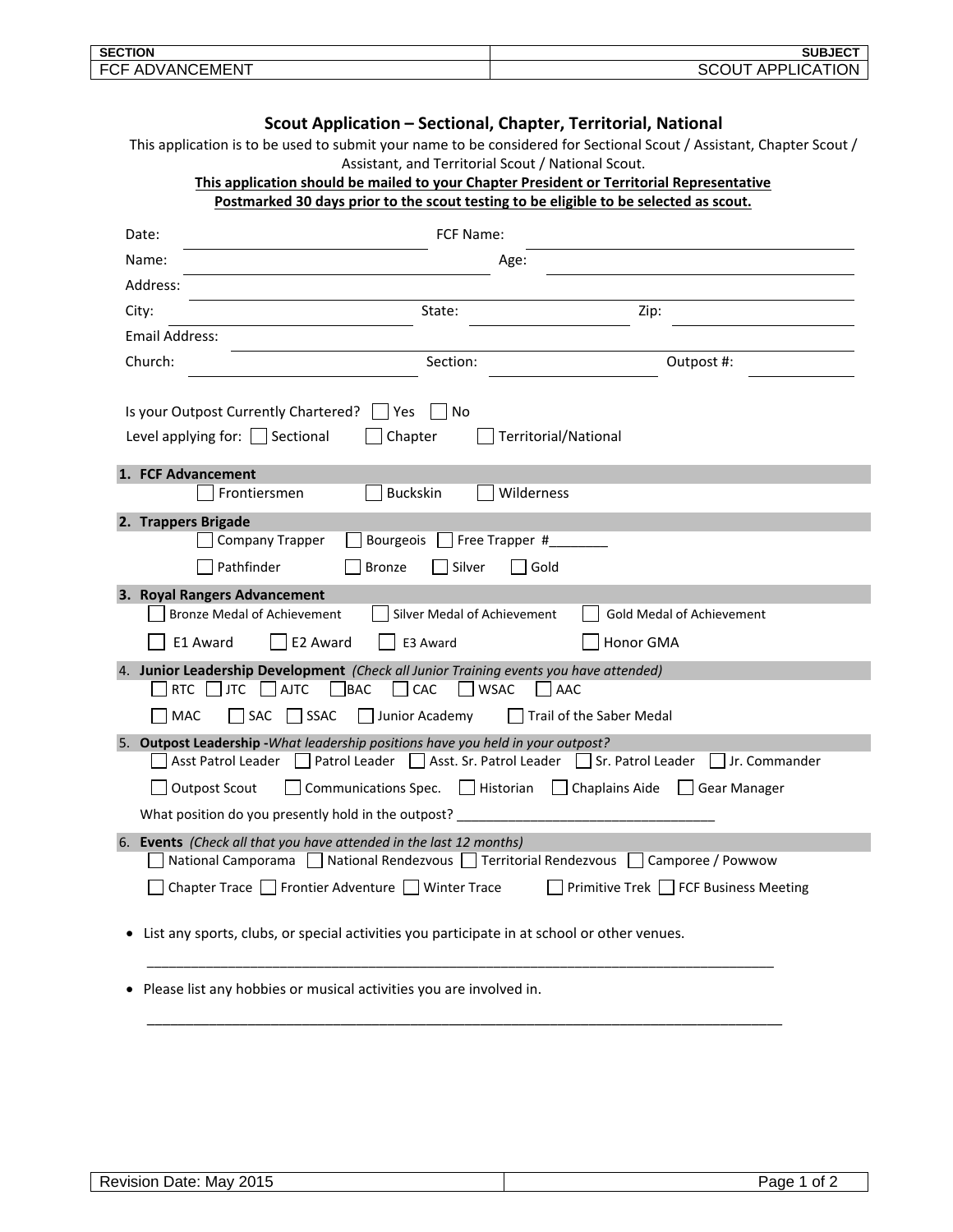| <b>SECTION</b>          | <b>SUBJECT</b>                               |
|-------------------------|----------------------------------------------|
| ADVANC'<br>ICEMEN1<br>◡ | ATION<br>יים ה<br>LICA<br>ш<br>эU<br>¬ப<br>ີ |

## **Personal Commitment**

I realize the importance of displaying integrity, respect, and courtesy in my personal life, social media, my outpost and at Royal Ranger events that I may attend as a scout. I will strive to display Christian character in all areas of my life, understanding that I represent the Royal Rangers Ministries during my term as scout.

| Candidate's Signature                                                                                                                            |                                                                                                                                                                                                                                                                                                                                         | Date |  |
|--------------------------------------------------------------------------------------------------------------------------------------------------|-----------------------------------------------------------------------------------------------------------------------------------------------------------------------------------------------------------------------------------------------------------------------------------------------------------------------------------------|------|--|
|                                                                                                                                                  |                                                                                                                                                                                                                                                                                                                                         |      |  |
|                                                                                                                                                  | Signature of Parent/Guardian                                                                                                                                                                                                                                                                                                            | Date |  |
| <b>Endorsements</b>                                                                                                                              |                                                                                                                                                                                                                                                                                                                                         |      |  |
| need to distribute and collect the Personal Reference forms.                                                                                     | After completing the application, you must get your outpost coordinator's and pastor's approval. You will also                                                                                                                                                                                                                          |      |  |
|                                                                                                                                                  | <b>Outpost Coordinator's Signature</b>                                                                                                                                                                                                                                                                                                  | Date |  |
|                                                                                                                                                  | If 18, please verify the below statement before signing. If a minor, there is no need for the youth worker's screening<br>form. However, the application still requires the pastor's signature.                                                                                                                                         |      |  |
|                                                                                                                                                  | I am personally acquainted with the applicant, and in my opinion he is a competent and qualified youth worker. I<br>know of no facts or allegations that raise any questions concerning his suitability for working with minors in any<br>Royal Rangers activity. The church has on file the applicant's youth worker's screening form. |      |  |
|                                                                                                                                                  | Pastor's Signature<br>(Lead, Associate, Children's, Youth, or Board Member)                                                                                                                                                                                                                                                             | Date |  |
| <b>Endorsement for Territorial/National selections ONLY</b><br>I verify that the above named scout candidate is an active member of our chapter. |                                                                                                                                                                                                                                                                                                                                         |      |  |
|                                                                                                                                                  | Chapter FCF President Signature                                                                                                                                                                                                                                                                                                         | Date |  |
|                                                                                                                                                  |                                                                                                                                                                                                                                                                                                                                         |      |  |

This application will be retained indefinitely in the national Royal Rangers office in electronic format.